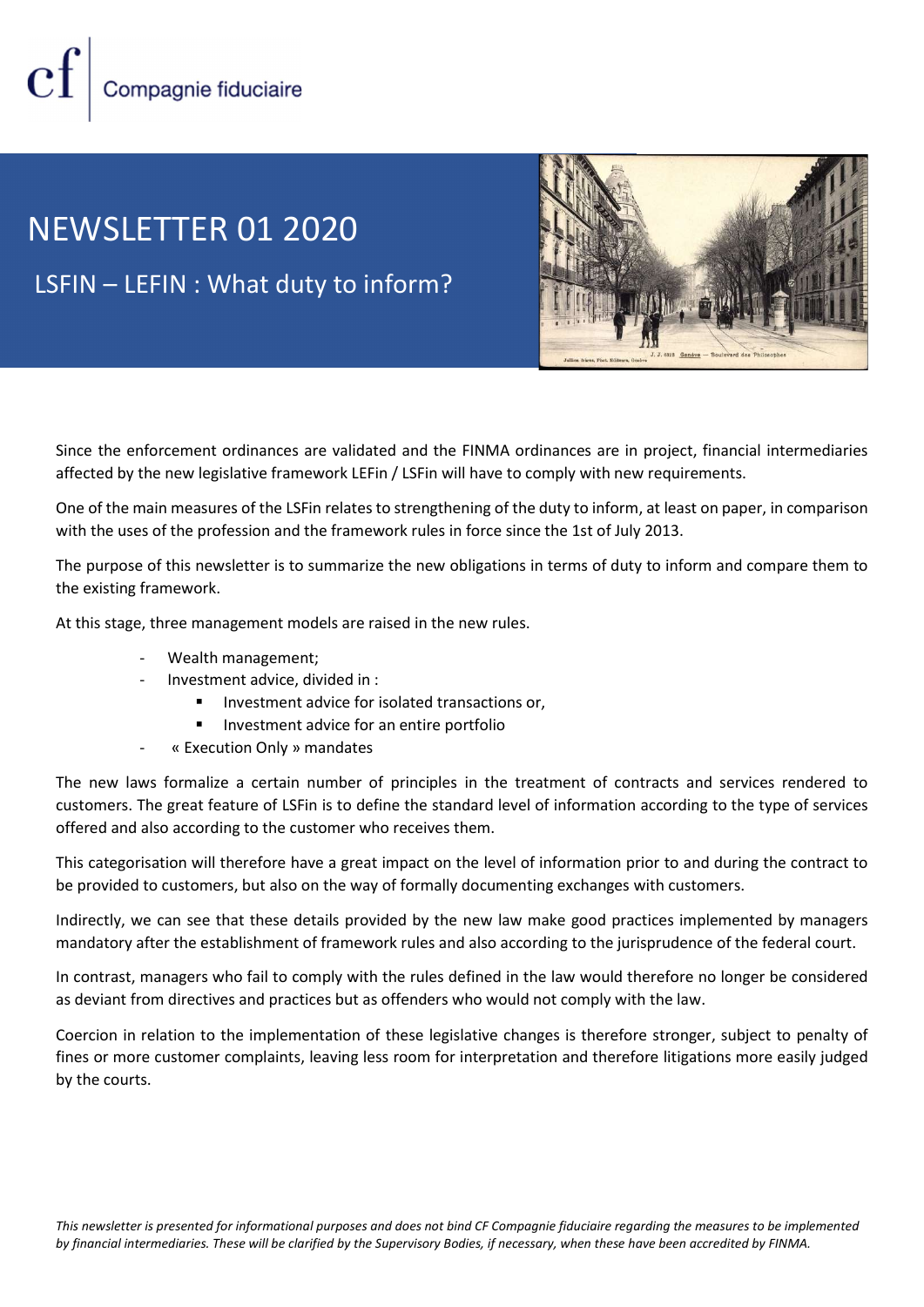|                                                                                              | <b>Wealth management</b>                              |                                                                                                                                                                                            | <b>Investment advice</b><br><b>LSFin</b>            |                                                                                                                                                                    |                                            | <b>Execution only</b>                               |                                                                                                                                                                                            |
|----------------------------------------------------------------------------------------------|-------------------------------------------------------|--------------------------------------------------------------------------------------------------------------------------------------------------------------------------------------------|-----------------------------------------------------|--------------------------------------------------------------------------------------------------------------------------------------------------------------------|--------------------------------------------|-----------------------------------------------------|--------------------------------------------------------------------------------------------------------------------------------------------------------------------------------------------|
|                                                                                              | <b>Framework rules</b>                                | <b>LSFin</b>                                                                                                                                                                               | <b>Framework rules</b>                              | for isolated<br>transactions                                                                                                                                       | for an entire portfolio                    | <b>Framework rules</b>                              | <b>LSFin</b>                                                                                                                                                                               |
| Written contract                                                                             | Yes                                                   | Yes                                                                                                                                                                                        | Yes                                                 | Yes                                                                                                                                                                | Yes                                        | Yes                                                 | Yes                                                                                                                                                                                        |
| Nature of the service                                                                        | Mentioned in the                                      | Mentioned in the                                                                                                                                                                           | Mentioned in the                                    | Mentioned in the mandate                                                                                                                                           |                                            | Mentioned in the                                    | Mentioned in the                                                                                                                                                                           |
| provided                                                                                     | mandate<br>General presentation                       | mandate<br>Presentation of risks                                                                                                                                                           | mandate<br>General presentation                     | Presentation of risks                                                                                                                                              | Presentation of risks                      | mandate                                             | mandate<br>General presentation                                                                                                                                                            |
| Risks presentation                                                                           | (e.g. Risk booklet from related to investment<br>ASB) | strategy selected                                                                                                                                                                          | (e.g. Risk booklet from<br>ASB)                     | related to investment<br>instruments<br>suggested (BIF <sup>(1)</sup> )                                                                                            | related to investment<br>strategy selected | None                                                | (e.g. Risk booklet from<br>ASB - new template<br>not yet published)                                                                                                                        |
| Information on costs                                                                         | Management fees and<br>retrocessions <sup>(2)</sup>   | Management fees,<br>retrocessions <sup>(2)</sup> ,<br>economical relations<br>with third parties,<br>conflicts of interests<br>and methodology of<br>selection of financial<br>instruments | Management fees and<br>retrocessions <sup>(2)</sup> | Management fees, retrocessions (2),<br>economical relations with third parties,<br>conflicts of interests and methodology of<br>selection of financial instruments |                                            | Management fees and<br>retrocessions <sup>(2)</sup> | Management fees,<br>retrocessions <sup>(2)</sup> ,<br>economical relations<br>with third parties,<br>conflicts of interests<br>and methodology of<br>selection of financial<br>instruments |
| Definition of the                                                                            |                                                       |                                                                                                                                                                                            |                                                     |                                                                                                                                                                    |                                            |                                                     |                                                                                                                                                                                            |
| objectives and the                                                                           | Yes                                                   | Yes                                                                                                                                                                                        | Yes                                                 | No                                                                                                                                                                 | Yes                                        | No                                                  | No                                                                                                                                                                                         |
| strategy with the client<br>Risks / responsibilities                                         |                                                       |                                                                                                                                                                                            |                                                     |                                                                                                                                                                    |                                            |                                                     |                                                                                                                                                                                            |
| regarding the<br>investments                                                                 | $^{+++}$                                              | $^{+++}$                                                                                                                                                                                   | $\ddot{}$                                           | $^{++}$                                                                                                                                                            | $^{++}$                                    | $\pmb{+}$                                           | $+$                                                                                                                                                                                        |
| Asset manager's decision<br>making power                                                     | $^{+++}$                                              | $^{+++}$                                                                                                                                                                                   | $+$                                                 | $+$                                                                                                                                                                | $+$                                        | None                                                | None                                                                                                                                                                                       |
| Taking into account the<br>knowledge, experience<br>and financial capacity of<br>the client. | $^{+++}$                                              | $^{+++}$                                                                                                                                                                                   | $^{+++}$                                            | $+++(3)$                                                                                                                                                           | $^{++}$                                    | $\pmb{+}$                                           | $+$                                                                                                                                                                                        |
| Adequacy check                                                                               | $++^{(4)}$                                            | $++^{(4)}$                                                                                                                                                                                 | $^{++}$                                             | $^{+++}$                                                                                                                                                           | $++^{(4)}$                                 | None <sup>(5)</sup>                                 | None, but obligation<br>to inform in the<br>absence of<br>verification <sup>(5)</sup>                                                                                                      |
| Obligation to document                                                                       | $^{++}$                                               | $^{++}$                                                                                                                                                                                    | $+$                                                 | $+++(6)$                                                                                                                                                           | $^{++}$                                    | $+$                                                 | $+$                                                                                                                                                                                        |
| Rights to surrender                                                                          | $\pm$                                                 | $++(7)$                                                                                                                                                                                    | $+$                                                 | $+++(7)$                                                                                                                                                           | $++(7)$                                    | $+$                                                 | $++(7)$                                                                                                                                                                                    |

This newsletter is presented for informational purposes and does not bind CF Compagnie fiduciaire regarding the measures to be implemented by financial intermediaries. These will be clarified by the Supervisory Bodies, if necessary, when these have been accredited by FINMA.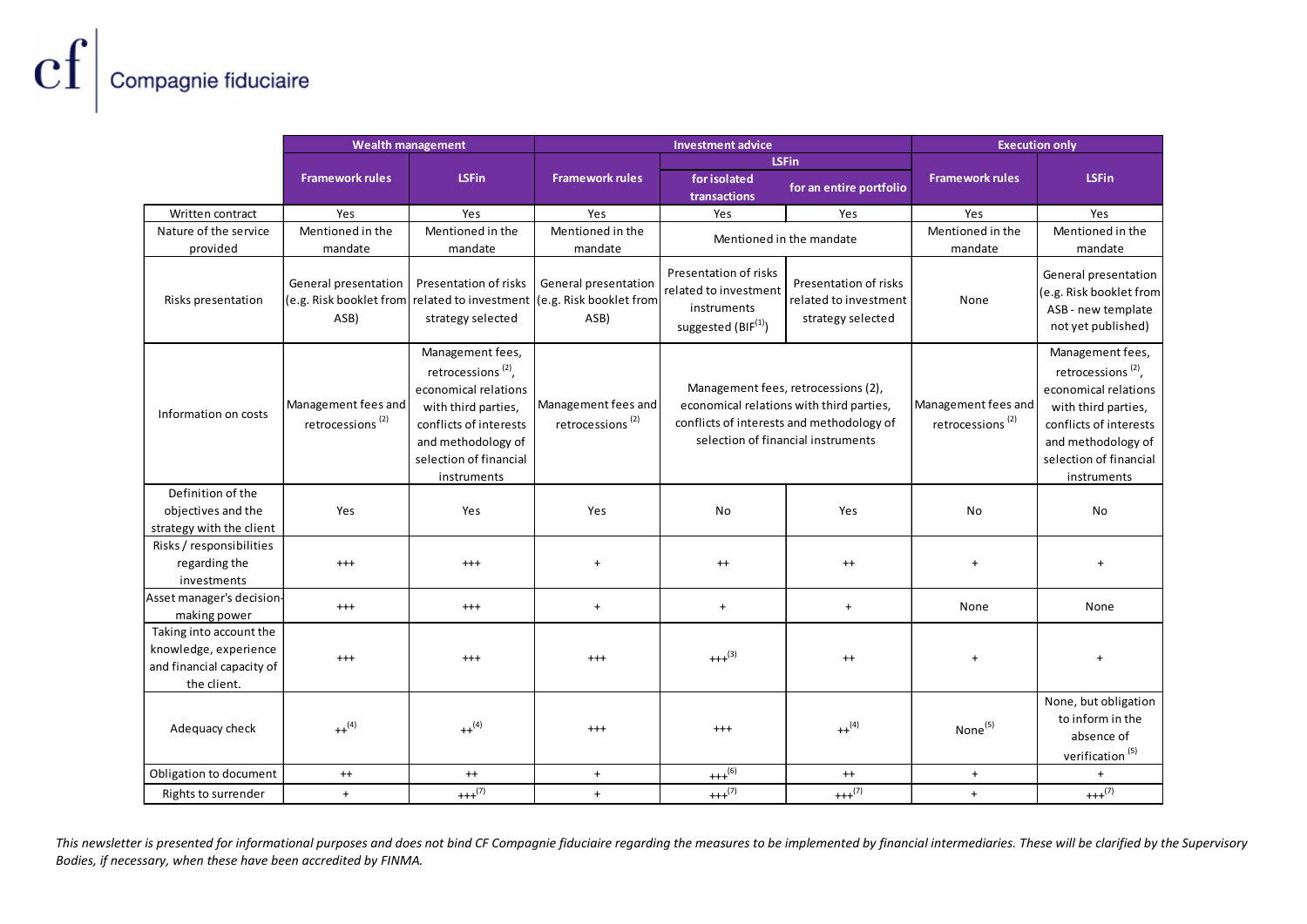

- (1) Basic Information Sheet (BIF) on products, the format remains to be defined to date in Switzerland but in essence, this should be close to the mandatory information sheets in the EU in the context of the PRiiPs regulation.
- (2) Remuneration / retrocessions from third parties are in principle acquired by the customer. The manager may keep them if the latter has correctly informed his client of the existence of such retrocessions, which implies a prior waiver by the client (including calculation parameter and range as well as the existence of any conflict of interest in connection with their perception). These criteria continue to apply at least under LSFin.
- (3) As part of an advisory mandate on isolated transactions, the manager must ensure the appropriateness of the service rendered / its recommendation. He must ensure the experience and knowledge of the client with respect to each specific product to ensure that he understands the risks associated with this financial instrument.
- (4) The verification of the adequacy does not intervene specifically product by product but in relation to the coherence of the strategy, in relation to current and future commitments, to the personal and financial situation of the client, his income and his propensity to risk as well as special investment instructions / restrictions.
- (5) The adequacy is not checked, but the service provider nevertheless has a duty of warning in the event of an operation which is manifestly too risky or erroneous.
- (6) The obligation to document the services provided is the most important in the context of advice on isolated transactions, since this assumes having performed and documented the due diligence related to the verification of the appropriateness for all individual transactions.
- (7) All the data collected on customers, the services provided, the costs linked to the services, the composition and evolution of the portfolios in the event of global management as well as the results obtained must be documented and able to be delivered within 10 days in customer request case. When the service provider does not carry out a verification of the appropriateness or adequacy, he must be able to supply, within the same period, the documents attesting to the informed waiver (ie after information and warning) of the customer to these verifications.